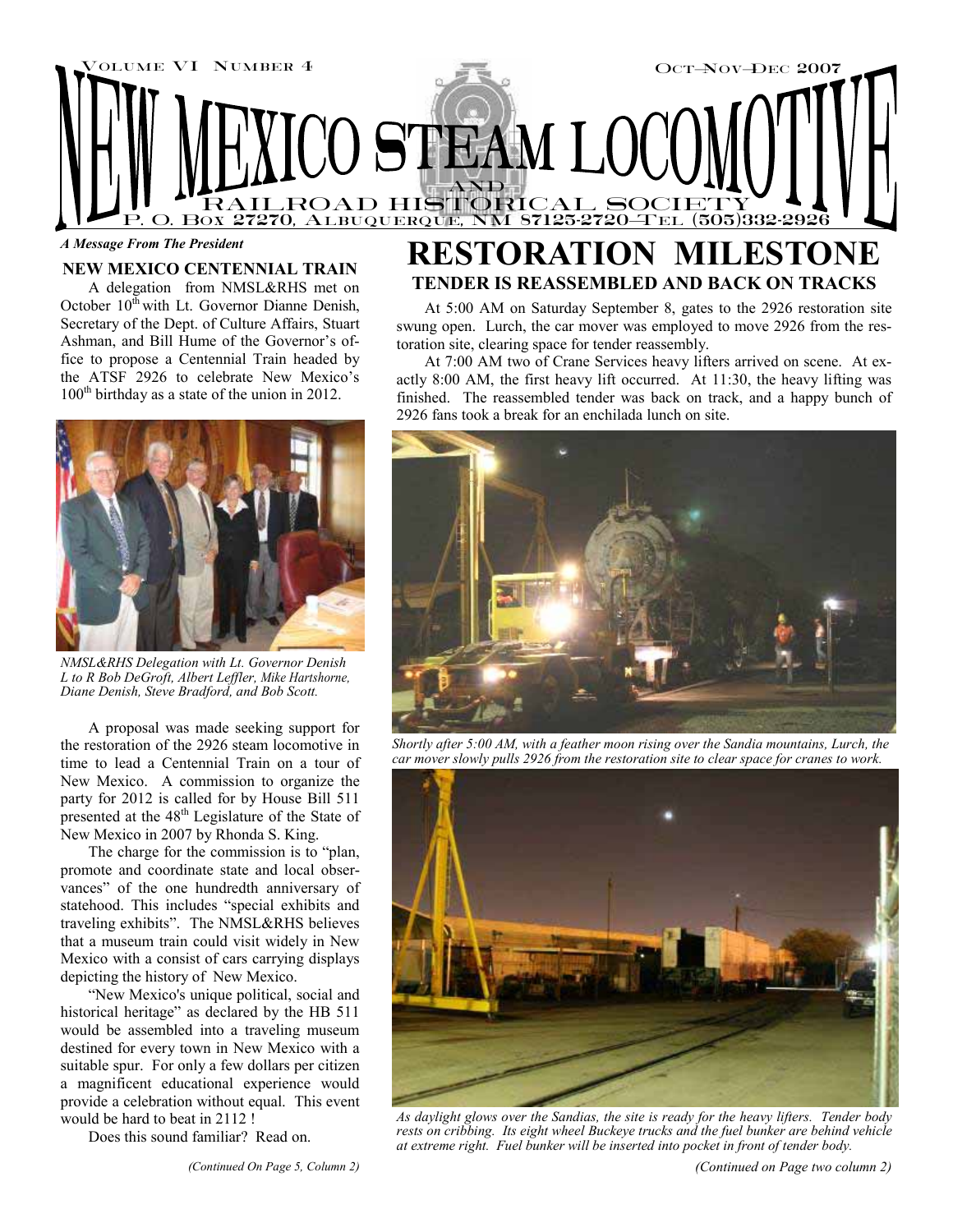This newsletter is published quarterly by the New Mexico Steam Locomotive and Railroad Historical Society, a Non-Profit Corporation. President — Michael F. Hartshorne<br>Vice President — Robert J. Scott -Robert J. Scott Chief Mechanical Officer—Bob DeGroft<br>Chief Safety Officer——— Jon Spargo Chief Safety Officer- Newsletter Editor Doyle L. Caton MAIL ADDRESS: NMSL&RHS<br>P.O. BOX 27270 Albuquerque, NM 87125-7270<br>Tel: (505)332-2926 web: www.nmslrhs.or web: www.nmslrhs.org

*From the editor* 

## **A BUSY THREE MONTHS NMSL&RHS Members Have Been Busy— And We Have Had A Lot Of Local Help**

Since our last newsletter, the 2926 restoration crew has made real progress. Reassembly of the tender, major work on 2926 itself, our annual open house, some long range planning, and even a bit of movie action kept us moving.

We are very pleased that within our membership, (volunteers all) we have a variety of outstanding skills and talents. Learning to work as a team and to apply those resources effectively has greatly accelerated the restoration effort. We have highlighted those capabilities in recent 'banging on a 2900' articles.

With that said, we are still far short of all that is needed to bring 2926 back to life. The talent and resources necessary to restore the locomotive are myriad. To augment our volunteer efforts, members of the Albuquerque business community have generously stepped up with capabilities we do not have.

The 'Banging' article in this issue features two of those businesses, GranCor Enterprises, Inc. and R&R Heavy Equipment & Sandblasting, Inc. Still another one, Crane Service Inc., provided the heavy lifting that is described in the feature article on tender reassembly.

Each of these businesses has repeatedly stepped forward when we ran into challenges beyond the capability of our volunteers. The assistance from such businesses has included donated time and equipment as well as professional services at a cost far below market value.

Such help from within the community at large is critical to the 2926 restoration.

## **OOPS! AN OVERSIGHT**

In the last issue we highlighted some of our older members. We forgot a longtime member, Bernie Brock of Santa Fe. Still active at 80 years, Bernie is our lettering specialist.

He can be seen slapping signs in Railroad Roman font on Society property. Though Bernie is involved in other tasks, he is really

looking forward to the day he can put the following Railroad Roman letters and numbers on the tender.

## AT&SF 2926

*Bernie Brock (center) also keeps an eye on AT&SF 5030 in a Santa Fe park.* 



# *(Continued from Page 1)*

## **Crane Services To The Rescue**

Once again, one of our supporters came to help. Crane Services provided two mobile cranes—one 75-ton and one 60-ton to do the heavy lifting part of the 2926 tender reassembly. The two crane operators Shane Shivers on the 75 ton, and James Scott on the 60 ton, were really "open for business" that September morning. Less than five hours after rolling onto the site, the tender was reassembled and parked back on rails.



*The sun is about to rise over the mountains as the cranes enter the 8th St. gate. The car mover and former El Capitan chair car (background center) are parked across 8th St.* 



*On site, ready to lift. The 75-ton crane is positioned for first lift, one set of the tender's two sets of eight-wheel Buckeye trucks. Trucks weigh approximately 19 tons each.* 





*Lubing up: (L) Clem Harris pours oil into the bolster pocket on one set of trucks. (R) Pocket full of oil with Clem's reflection in fresh oil. The wooden pin in the center is used for alignment with the upper portion of the bolster on the bottom of the tender.*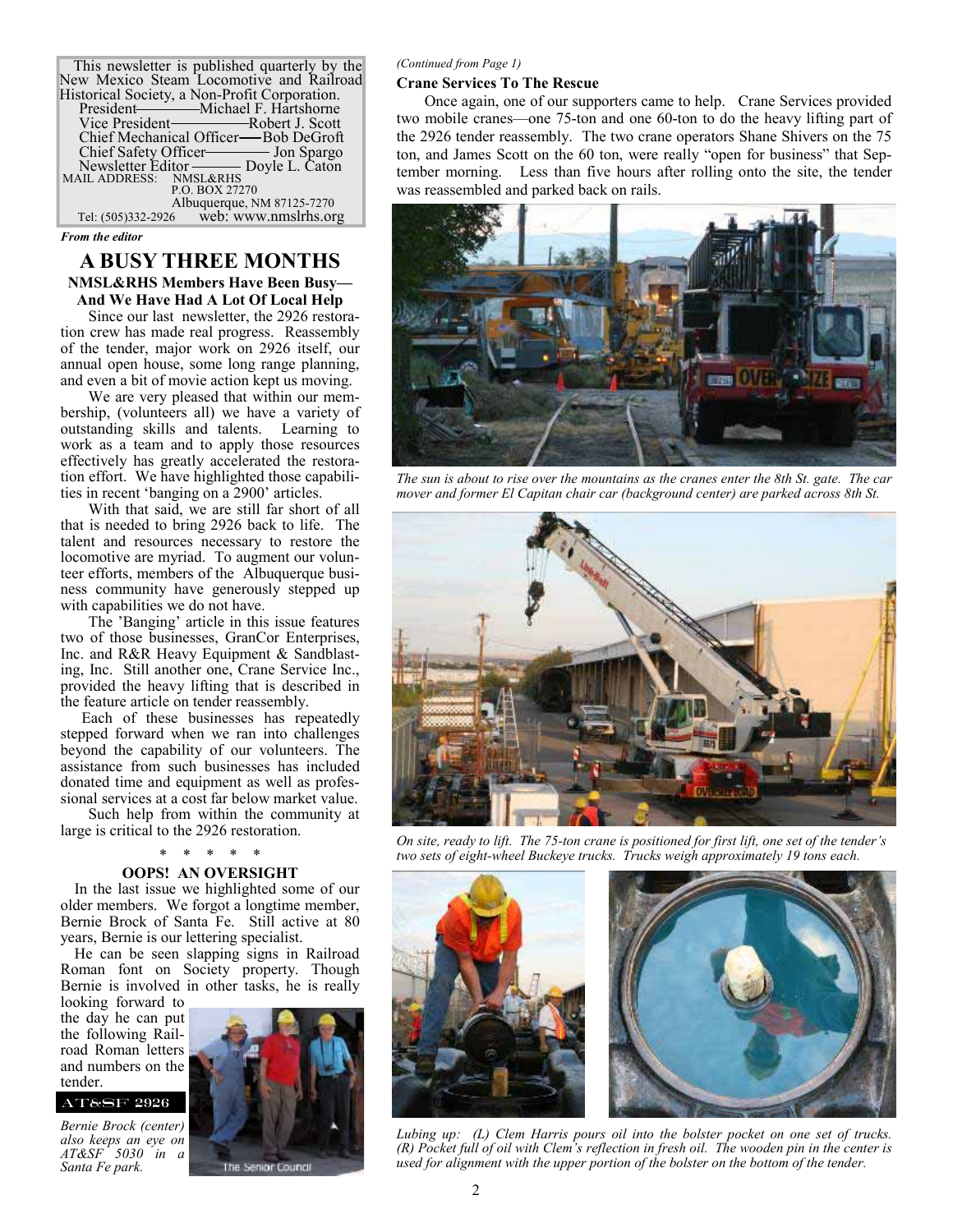

*Exactly 8:00 AM, First Lift: The first set of trucks leave the panel track where they were restored. A brief swing to the left, and they were on the tracks where the tender is to be reassembled.* 

#### **Lifts And Assembly**

First to be lifted, at exactly 8:00 AM was one of the eight wheel Buckeye trucks. Several NMSL&RHS members served as support crew, helping connect the rigging to the 19-ton load. Just before the lift, crew members prepared the truck bolster pocket with its buffer plate, felt gaskets, fresh oil, and a wooden guide pin.

Operated by Shane Shivers, the 75-ton crane lifted the truck set effortlessly. As crew members stabilized it with guy ropes, he swung it to his left, setting it gently on the restoration track.

Because of the longer reach to the second set of trucks, the 60-ton crane assisted. Once the bolster was prepared, both cranes were connected to that set of trucks. With the two cranes working in unison, the trucks were quickly and easily placed on the tracks next to the first. The crew then carefully spaced the truck sets to ensure that their bolster pockets would match counterparts on the tender bottom.



*With both cranes lifting, the second set of trucks follows the first.* 



*Crew members use a tape measure and raw manpower to achieve exact spacing of the trucks to accept the tender body.* 

**SUPERHEATER PIPE REMOVAL Hard Work, Heavy Lifting, And Another Place To Get Really Dirty** 

In the last issue of this newsletter, we pictured the removal of the first superheater pipes from 2926. This prompted questions from the uninitiated—and even from a few rail fans unfamiliar with steam power.

Briefly, the questions were: What is a superheater and what does it do?

Again briefly, a superheater is a device in a steam engine that reheats the steam generated by the boiler. It increases thermal energy and reduces condensation.

Superheated steam, sometimes called dry steam as opposed to lower temperature saturated or 'wet' steam produced by the boiler, increases the efficiency of a steam engine.

In 2926 the superheater consists of a number of long pipes. The pipes extend through the flue tubes that carry heat and combustion gases from the firebox forward to the smokebox to be exhausted through the smokestack.

Restoration requires removal of the superheater pipes. They must first be unbolted, and then pulled forward through the smokebox and out the front of the locomotive.

Crew members pulling superheater pipes are all eligible for the 'Pigpen' award. They are working in an area that is probably the dirtiest workplace on the site.



Pictures tell the

story. *A peek into the open smokebox at the front of 2926.* 



*Crew members pull soot covered superheater pipes out through the front of the smokebox.* 



*Superheater pipes stacked alongside a storage container, awaiting refurbishing or replacement.* 

3 *(Continued On Page 4, Column 2)*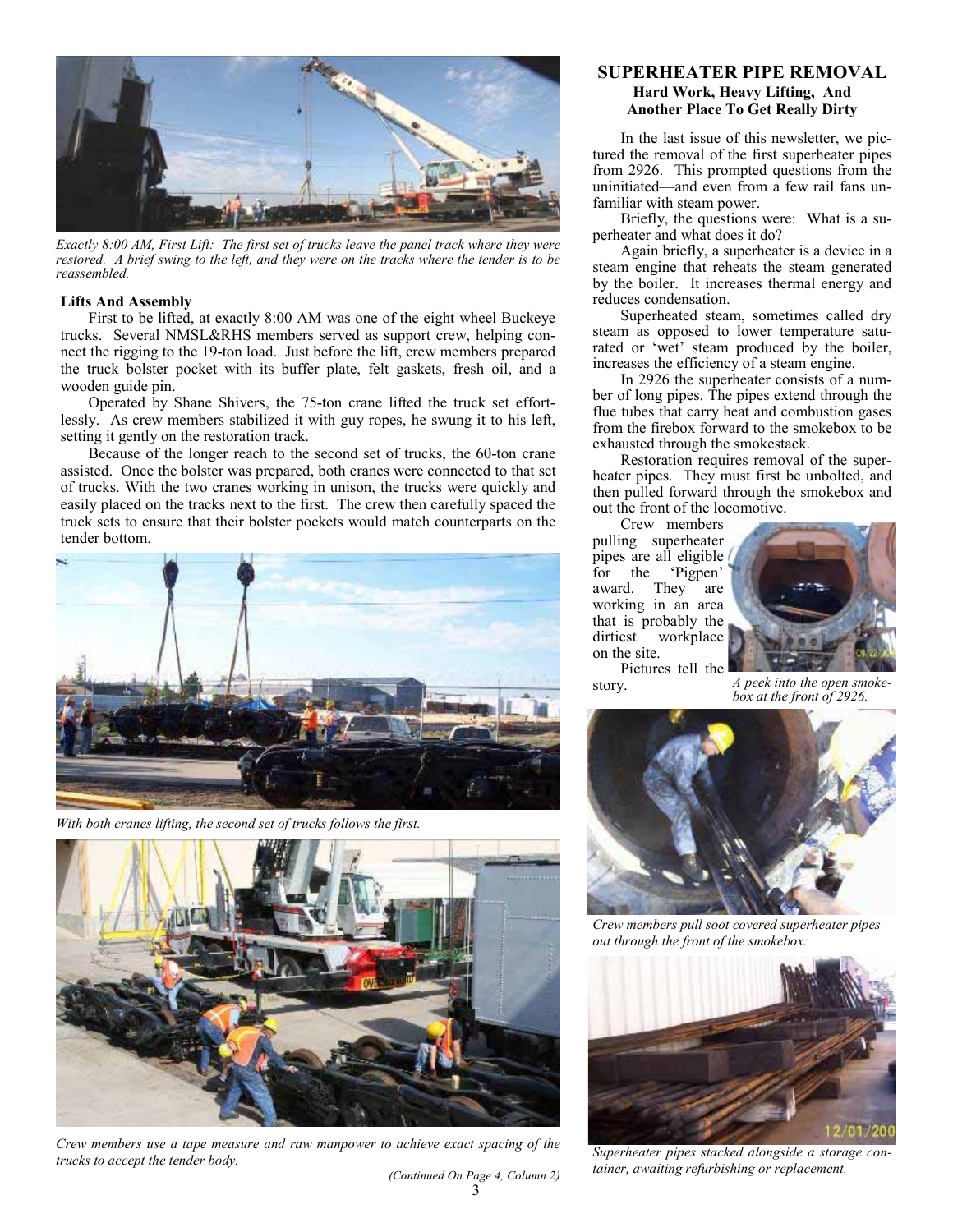## **2926 CAB REMOVAL Not An Easy Lift, But One Accomplished With Our Own NMSL&RHS Resources**

One week after the tender reassembly there was another lift—the cab of 2926 It was done by the 2926 crew utilizing 'Big Bird', the NMSL&RHS bright yellow gantry crane.

It was not as dramatic as the tender lift. But it did represent one of several major tasks involving components of the locomotive itself.

The cab now sets on cribbing where it will be restored. It will be sandblasted during Thanksgiving week, and then primed.



*Ready to lift: Big Bird is positioned, and crew members work to attach lifting straps to the 2926 cab.* 



*Once cab is lifted clear, 2926 is pulled forward . The cab was set on cribbing out of picture at left.* 



*Looking at the locomotive's massive drivers through the cab in its current position alongside 2926.* 

Each piece of wood in the cab is assigned a number before removal. Any replacements will be made from the same type of wood. The entire locomotive is subject to this level of detail to ensure historically accurate restoration.

#### **Fitting The Body Of The Tender To The Trucks**

The tender body is more than 55 feet in length. Even without numerous accessories, it weighs approximately 75 tons. It was definitely a two crane lift. Once lifted, it had to be carefully aligned and gently set down on the trucks. That turned out to be "a piece of cake" for the crane operators and their NMSL&RHS crew. The following pictures tell the story.



*Against a Sandia Mountain backdrop, the two cranes operate in unison to lift the huge tender body. It floats slowly from the cribbing where it was restored to its freshly restored trucks already back on tracks at bottom center of the photo.* 



*THIS IS ONE BIG WATER TANK! The two crane operators coordinate the lift smoothly via radio to move the tender body over its trucks.* 



*Travis Atwell kneels at the side of the rear truck to keep an eye on the alignment pin as the tender body slowly settles onto the trucks. Another crew member observed the other truck as the crane operators eased the body down an inch at a time.*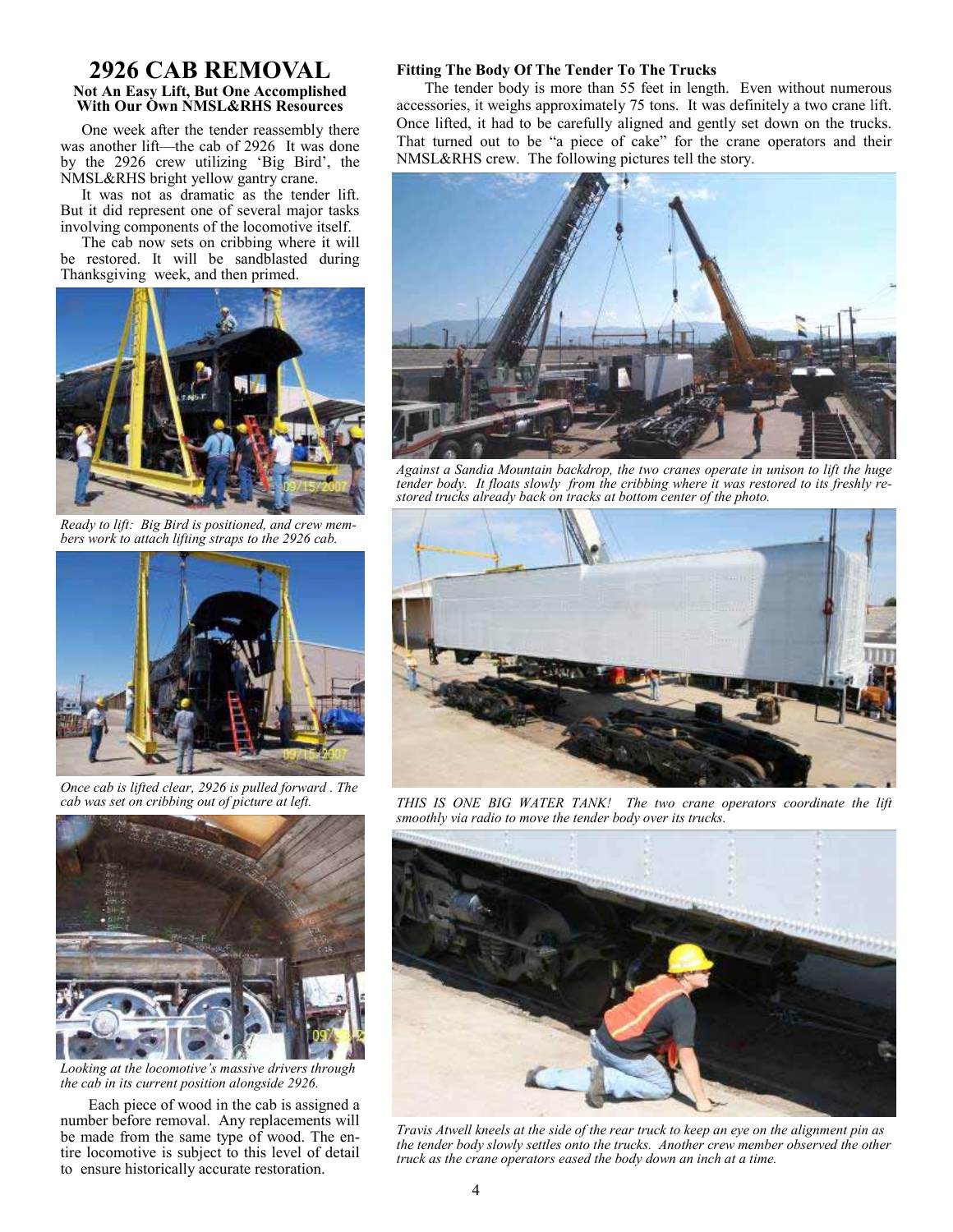#### **Lightest Lift Last—The Fuel Bunker**

Only 11 tons, the fuel bunker was the lightest lift, but it was not necessarily the easiest. Fitting it into its pocket in the front of the tender body required considerable finesse. The crane operators and the crew made it look simple.



*Lifted by the larger crane, the fuel bunker heads for its nest at the front of the tender.* 



*NMSL&RHS member Clem Harris watches closely as the crane operator slowly lowers the fuel bunker into its place in the front of the tender.* 



*Above: Bob DeGroft, Ken Dusenberry and Clem Harris watch fuel bunker settle into the tender body.* 

*Below: DeGroft and Harris congratulate each other on the completion of the tender reassembly, as Dusenberry takes a celebratory stroll.* 



*(Continuted: See end of a good day's work pictures Page 8)* 

#### *(Continued From Page 1)*

#### **The U.S. Freedom Trains**

The idea of a Centennial Train sounds familiar because it is not new. The use of a train to share celebration of historical milestones with a diverse and geographically dispersed populace has been done twice at national level.

In 1947, the nation was recovering from economic depression, a devastating drought, and a world war. The U.S. citizenry had once again stood strong and won. A Freedom Train was conceived as an opportunity to reflect on the meaning of American citizenship.

The 1947-1949 Freedom Train, a rolling exhibit of American memorabilia, opened in Philadelphia on Sept. 17, 1947.

In the following 15 months, the train appeared in more than 300 U.S. cities and towns. It was in Santa Fe on Feb 15, 1948 and in Albuquerque the next day. It ended its journey in Washington D.C. on January 22, 1949.

The second use of the concept was The American Freedom Train of 1976. It celebrated the  $200<sup>th</sup>$  Birthday of the USA. Like its predecessor, the BiCentennial Freedom Train's nationwide tour was a resounding success.

The idea is too good not to use again—this time as New Mexico's Centennial Train.

Our members and other readers of this newsletter can help. We need accelerated financial help to have 2926 ready on time.

We need the help of every member and friend of the NMSL&RHS to work on the 2926 restoration and work on their local governmental officials just as hard. Serious dollars and hard work must happen now to be ready for 2012. Spread the word far and wide on behalf of the Society.

Check our website www.nmslrhs.org often. Please refer any interested folks to website and to the NMSL&RHS Board of Directors. The year 2012 will be a great year for New Mexico, for 2926, and for rail history.

## \* \* \* \* **WHEELS DEAL**

WHEELS Museum's lengthy effort to save the AT&SF shops from deterioration or demolition has reached a major degree of success.

At its November 5 meeting, the Albuquerque City Council unanimously approved a financial package that allows the City of Albuquerque to acquire the historic property. Their action was promptly ratified by Mayor Martin Chavez at a bill-signing ceremony in the shops.

The mayor lauded the efforts of Leba Freed and her supporters for their determined effort to save the shops from destruction.

The transaction provides an opportunity for the shops to once again become a viable part of the Barelas and South Broadway community.

There is much work yet to be done. There will be additional planning studies, renovation, and development, but a valuable historical asset has drawn new life.

A hearty 'well done' is due Mayor Chavez, the Council, and Leba Freed's WHEELS team.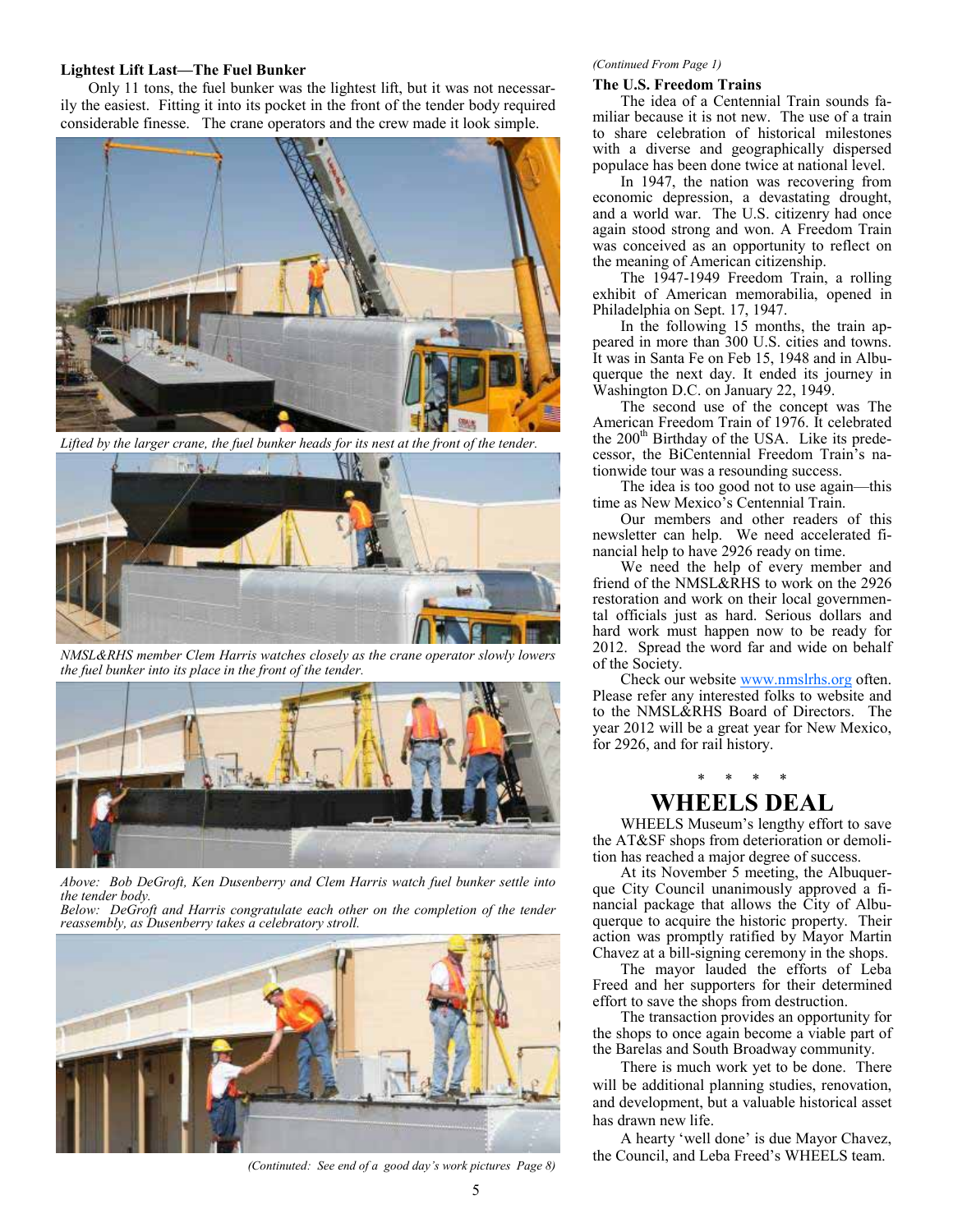### **MOVIE ACTION**

We recently received a welcome surprise from the movie industry. Hamlet II Productions was filming a movie in the old rail shops. The film crew needed rail cars for the set. They chose the NMSL&RHS caboose and the missile command car.

The two cars had accumulated much graffiti while parked. The movie company moved the cars inside the tender shop next to a set they had built.

Not only did the company pay for use of the cars, they repainted them when they were finished shooting.

Thanks, Hamlet, for the repaint job. Now if we can just keep the local graffiti artists at bay—.

\* \* \* \*

# **2926 ART**

## **Members Commission 2926 Art**

The Mark Johnson family of Sandia Park has a strong interest in 2926. Young Erik Johnson is especially fond of the locomotive.

The Johnsons recently expressed that interest by commissioning a piece of art depicting 2926 cruising through the bosque with a string of freight cars.

The watercolor, pictured below, displays 2926 with autumn colors. It was produced by Albuquerque artist Gayle Van Horn.



*Copyright 2007, Gayle Van Horn* 

The Johnsons and artist Van Horn gave permission to NMSL&RHS to use reproductions of the art to promote the restoration effort.

A copy of the art is featured on the Society's Christmas card mailed to members and friends this year.

Discussions are underway regarding additional uses of the art to promote 2926 restoration activities.

# **ANNUAL MEMBERSHIP REMINDER**

*Individuals and family groups making an annual minimum contribution as defined by the NMSL&RHS Board Of Directors are entitled to, and will be granted, membership in the Society. Memberships are granted on a calendar year basis, beginning on January 1.* 

*NMSL&RHS is a 501 (c) (3) non profit corporation. Make your annual contribution before 31 December 2007 to qualify for tax deduction.* 

<u>MMMMMMMMM</u>

# **BANGING ON A 2900**

#### **We Are Not Alone In Restoring 2926. We Have A Lot Of Outside Help**

*Previous "Banging on A 2900" articles have featured NMSL&RHS members who apply exceptional talents and energy to the restoration of 2926. Obviously, our members do not possess all the capabilities required to bring the locomotive back to life. We must ask for help, and it always seems to be available. Messer Construction, Sandia National Labs, Crane Services of NM and others have on numerous occasions donated, or provided at greatly reduced cost, their time and valuable resources to the restoration effort.* 

*Here, we take a close-up look at a two local companies that have stepped up to help and are continuing to do so. Those two companies are R&R Heavy Equipment & Sandblasting, Inc. and GranCor Enterprises, Inc.* 

#### **R&R Heavy Equipment & Sandblasting Inc.**

An early 2926 restoration task was removal of some rust and many layers of paint. We had sandblasting equipment for small parts. We had members who were pretty good with a scraper and a wire brush. But removal of rust and paint from the entire locomotive and its tender was well beyond the capability of our volunteers. We were ready start on the tender, and we needed help.

At that point, we found Rick and Angela Jaramillo, owners of R&R Heavy Equipment and Sandblasting. Though they work throughout New Mexico and neighboring states, their *Above: Working inside the tender's fuel*  base is Albuquerque. Their crew made quick work of removing the rust *paint and rust with compressed air and*  and paint from the tender.



*bunker pocket, an R&R employee blasts copper slag grit.* 

When the paint and rust were removed, another generation of the Jaramillo family stepped forward to help. Rick's father, also named Rick, is a retired professional painter. He volunteered to spray the primer coat of Rust Bullet.



*The senior Rick Jaramillo sprays paint on the side of the tender body. He applied the Rust Bullet directly over superficial rust that had occurred after the paint removal.*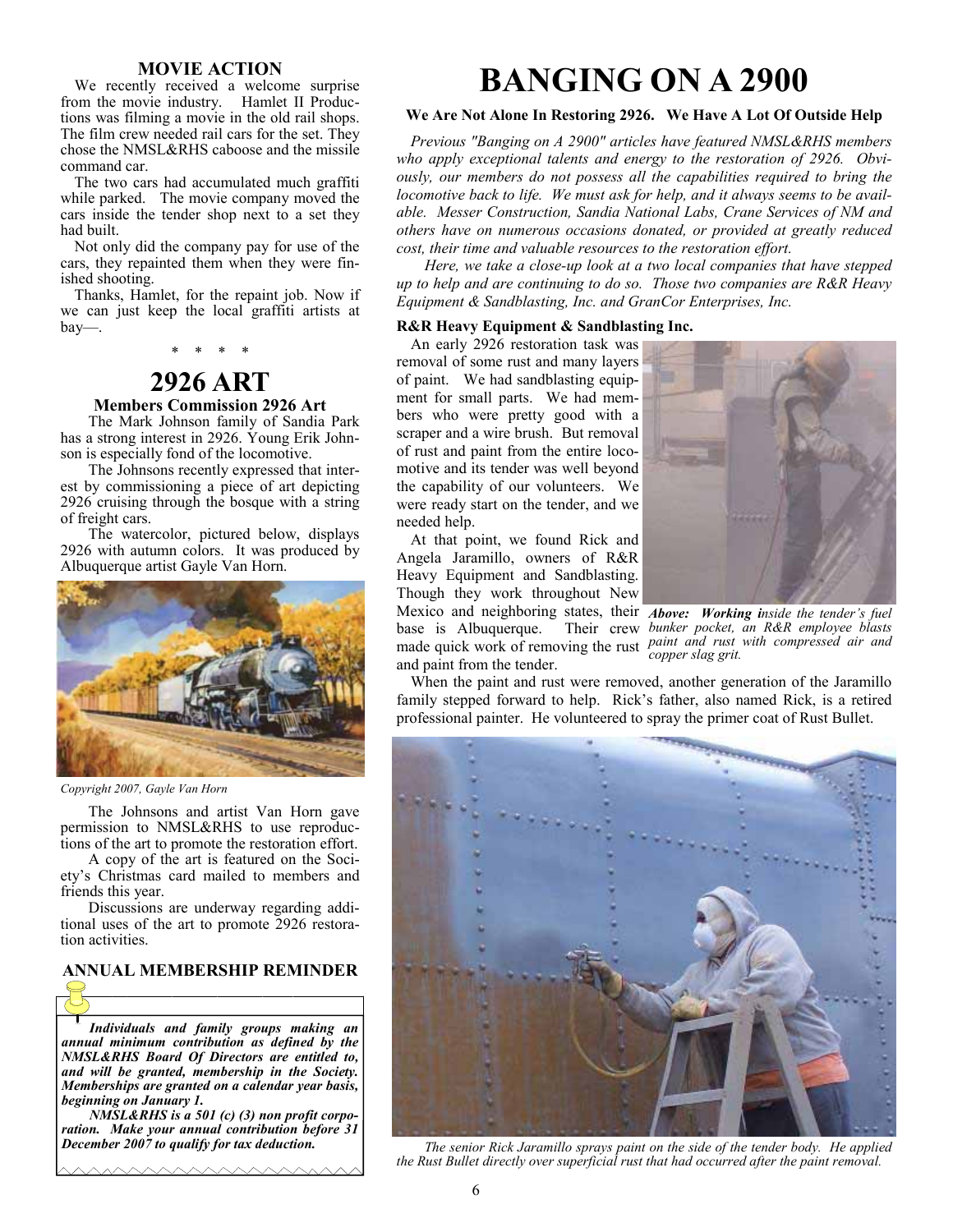## **BANGING ON A 2900 (Cont)**

R&R's interest in the 2926 restoration is now a family affair. Two more generations of Jaramillos have become involved. Rick's grandfather, 92 year old Bennie Jaramillo**,** drove down to visit 2926 recently. As a young man, he worked for the railroad in Tucumcari, and has some interesting stories of rail history.

And then there is Rick and Angela's son Shaw. From interest he has shown on visits to the site, we think he is a good candidate to be a future 2926 crew member. His generation will assume to come.



the care of 2926 in years *Above: Recently, R&R was back again. This time they quickly blasted the cab of 2926 free of many years of paint and corrosion.* 

#### **GranCor Enterprises Inc.**

From the very start of the 2926 restoration project, we were aware that removal of asbestos would present a serious challenge. That awareness increased to a major concern when we began to receive our first estimates of the asbestos abatement cost.

Estimates for a turnkey removal project—remove asbestos all at once—were expensive. It would have been possible for us to do it ourselves, but the training, licensing etc. would also be equally expensive, and much slower.

Enter Michael Grandjean and his crew at GranCor Enterprises, Inc. They are asbestos abatement specialists. GranCor is a local company, and Michael expressed an interest in our project. He agreed to do the work on a piecemeal basis as we progressed in removal of accessories, fixtures and piping. GranCor also benefits by keeping crews busy between other contracts. This method will also result in a significant cost reduction for the overall project.



Abatement begins: Part of 2926 is enclosed in plastic, and air moving equipment is in *place. The GranCor crew is almost ready to begin the abatement process.* 

The first session addressed two tasks. In the first task, the GranCor crew built a small plastic tent under the equipment canopy. This enclosure was used to remove asbestos from piping and accessories that 2926 crew members had removed and isolated in a secure storage area.

The second task was the first step directed at the locomotive itself. The cab and area immediately adjacent were enclosed, air supply equipment was installed and the asbestos was removed to containers for disposal.

Work will start soon on the next step, removing the insulation from beneath the sheet metal around the boiler. The entire process will probably take two or three more segments. Those will be done during the next few months.

Our experiences with GranCor, R&R, and Crane Services has been very positive. To the 2926 restoration crew, these experiences are proof that we can find most of the support we need right here in the Albuquerque business community.

# \* \* \* \*

## **PIGPEN AWARD**

Most everyone recognizes the late Charles Schultz "Peanuts" comic strip character, 'Pigpen'. He is the little guy who can get dirty with absolutely no effort, and is always pictured grimy and in a cloud of dust.

Obviously, those who work closely with the huge locomotive have many opportunities to get very dirty. Some time ago, we discovered that Steve Bradford could get dirtier quicker than anyone else. He could get dirty just thinking about the smokebox.

To honor Steve's unusual ability, we picked up on the Schultz icon and initiated a 'Pigpen Award' for those who have a propensity for collecting large amounts of dirt on their person.

Numerous members have ventured into the smoke box, firebox, fuel bunker, and other interesting spaces. Several have reached what spouses and friends consider a repulsive level of grime, grease, and soot.



As yet none have consistently reached the high level of personal contamination that Steve Bradford established early on. The picture above depicts labels recognizing Steve's